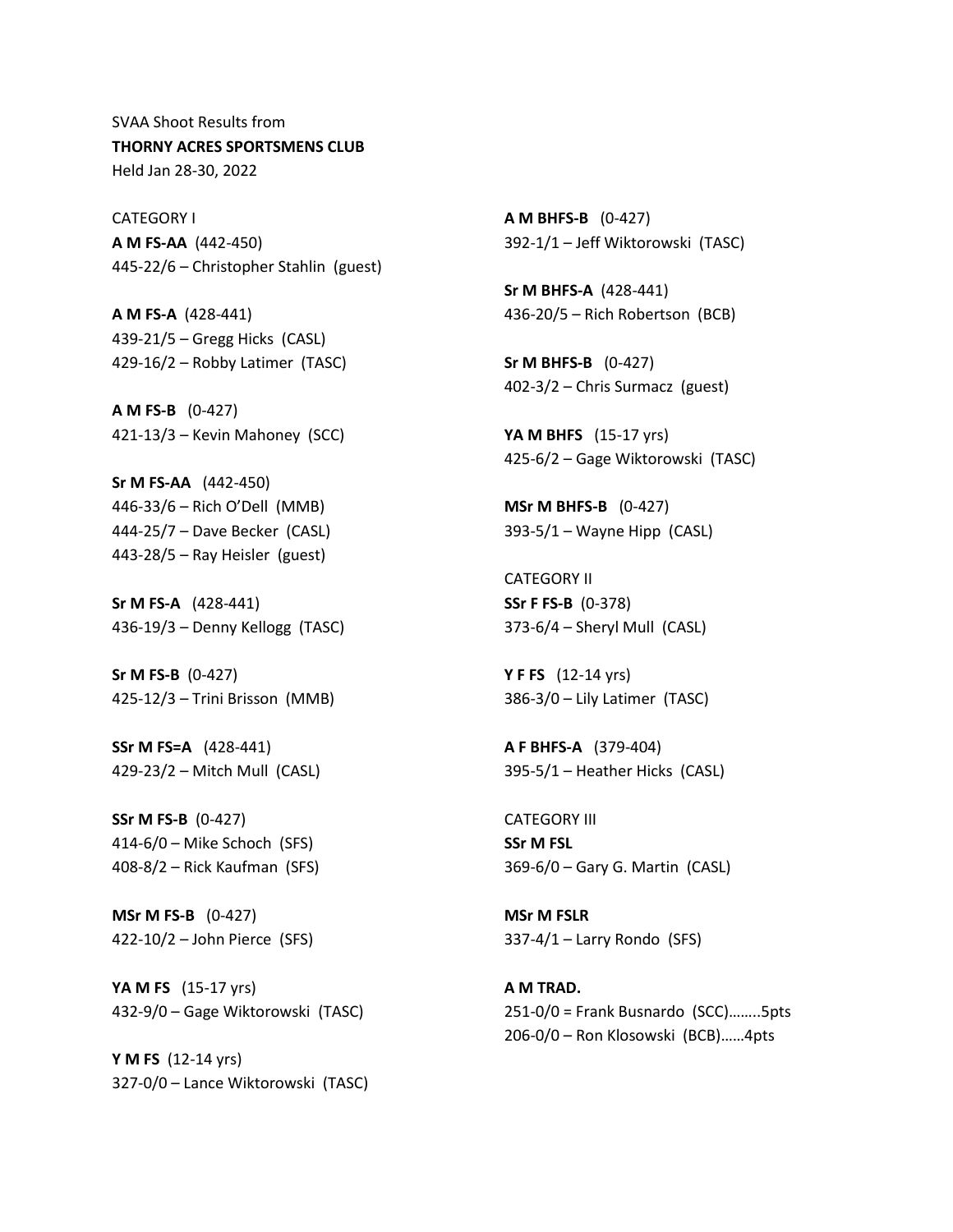## **RIBBONS**

# BAY CITY BOWMEN

Ron Klosowski 2nd

## CAPITAL AREA SPORTSMENS

Gregg Hicks  $1<sup>st</sup>$ Mitch Mull 1st Wayne Hipp  $1<sup>st</sup>$ Sheryl Mull 1st Heather Hicks 1st Gary G. Martin 1st Dave Becker 2<sup>nd</sup>

## **TRAD. COMP. total**

## 5 pts – SCC (F.Busnardo 1st)……………….…27 4 pts – BCB (R.Klosowski 2nd)………………….6 0 pts – CASL (no shooters)…………………….30 0 pts – FB (no shooters)………………………..19 0 pts – MMB (no shooters)…………………..53 0 pts – SFS (no shooters)………………………..4

## SAGINAW FIELD & STREAM

Mike Schoch 1st John Pierce 1st Larry Rondo 1st Rick Kaufman 2nd

## **SHIAWASSEE CONSERVATION CLUB**

Kevin Mahoney  $1^{st}$ Frank Busnardo 1st

## THORNY ACRES SPORTSMENS

Denny Kellogg 1st Gage Wiktorowski 1st Lance Wiktorowski 1st Jeff Wiktorowski 1st Gage Wiktorowski 1st Lily Latimer 1st Robby Latimer 2nd